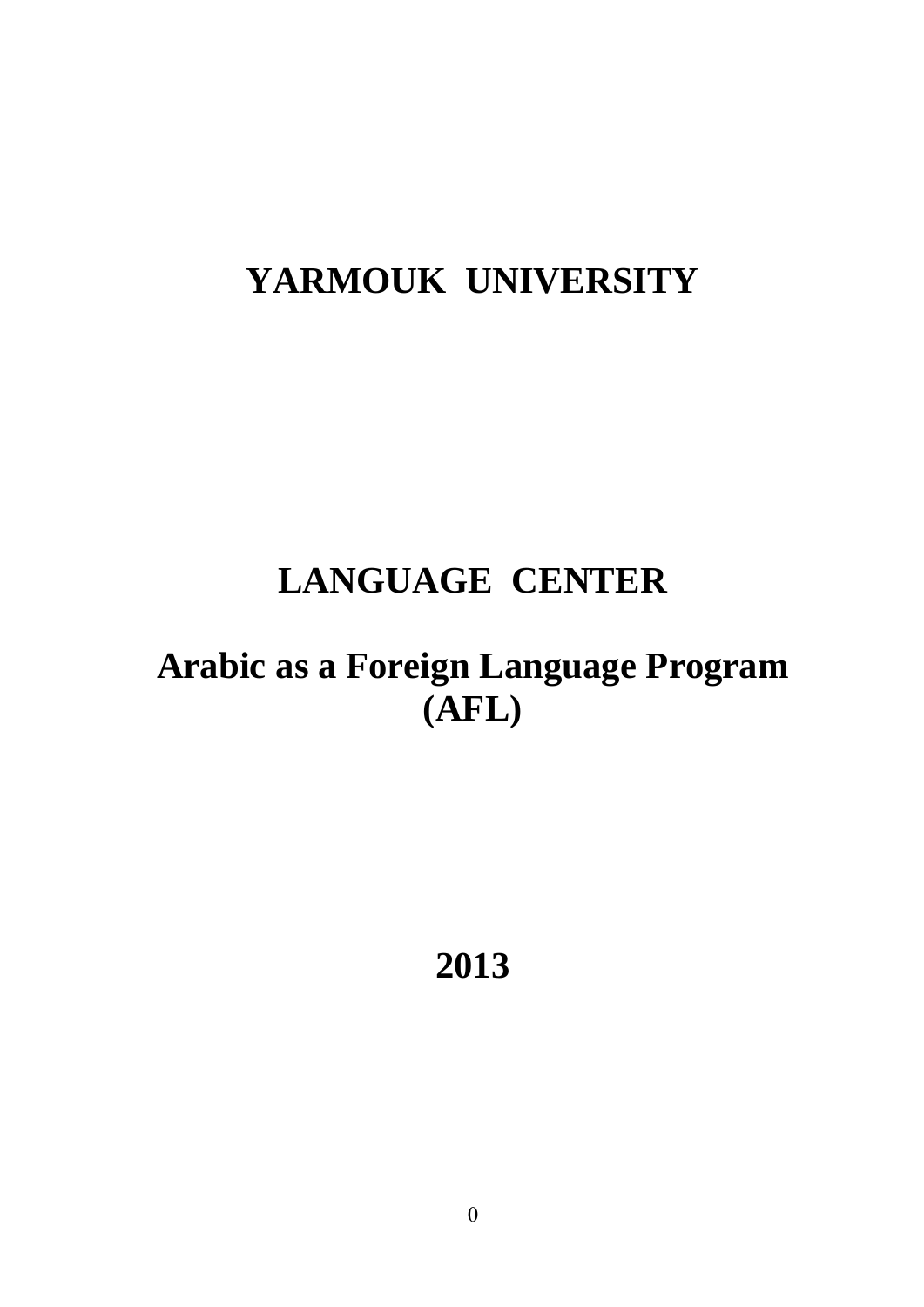# **Yarmouk University**

Yarmouk University is a comprehensive university with an enrollment of about 36,000 students. Summer session at Yarmouk University is almost like fall and spring semester. About 80% of the regular students return to campus during the summer months and enroll in classes. They enliven the campus and the city. Every day, students are seen going to classes, studying in libraries, frequenting restaurants, cafes and University cafeterias, or chatting under an olive tree on campus. The University atmosphere provides an excellent opportunity for foreign students to converse with Arab students in Arabic, form friendships and polish their language skills.

# **Importance of the Arabic Language**

The United Nations recognizes Arabic as one of the most wide-spread languages in the world. It is the mother tongue for more than 300 million Arabs living in 22 states, from Morocco and Mauritania in the West to Iraq and the Arabian Gulf in the East. Arabic is also the language of the Holy Quran, the liturgical language for more than one billion Muslims of various languages and origins in countries across the globe.

In light of this importance, and due to the growing international political and economic interest in the Middle East, the Language Center at Yarmouk University offers a variety of courses in Arabic for non-native speakers. Courses cater to all language levels, from beginners to advanced, at Yarmouk University Language Center in Irbid, Jordan.

# **Yarmouk University Language Center**

The Language Center is an independent academic unit of Yarmouk University, an acclaimed academic institution and host to over 35,000 students. Established in 1979 to prepare and execute the English language requirement for Yarmouk University students, the Language Center expanded its mission in 1984 to offer programs in Arabic as a Foreign Language, as well. The Language Center has gained a universallyacknowledged reputation in this field, and has a long history of partnerships with private and public foreign institutions.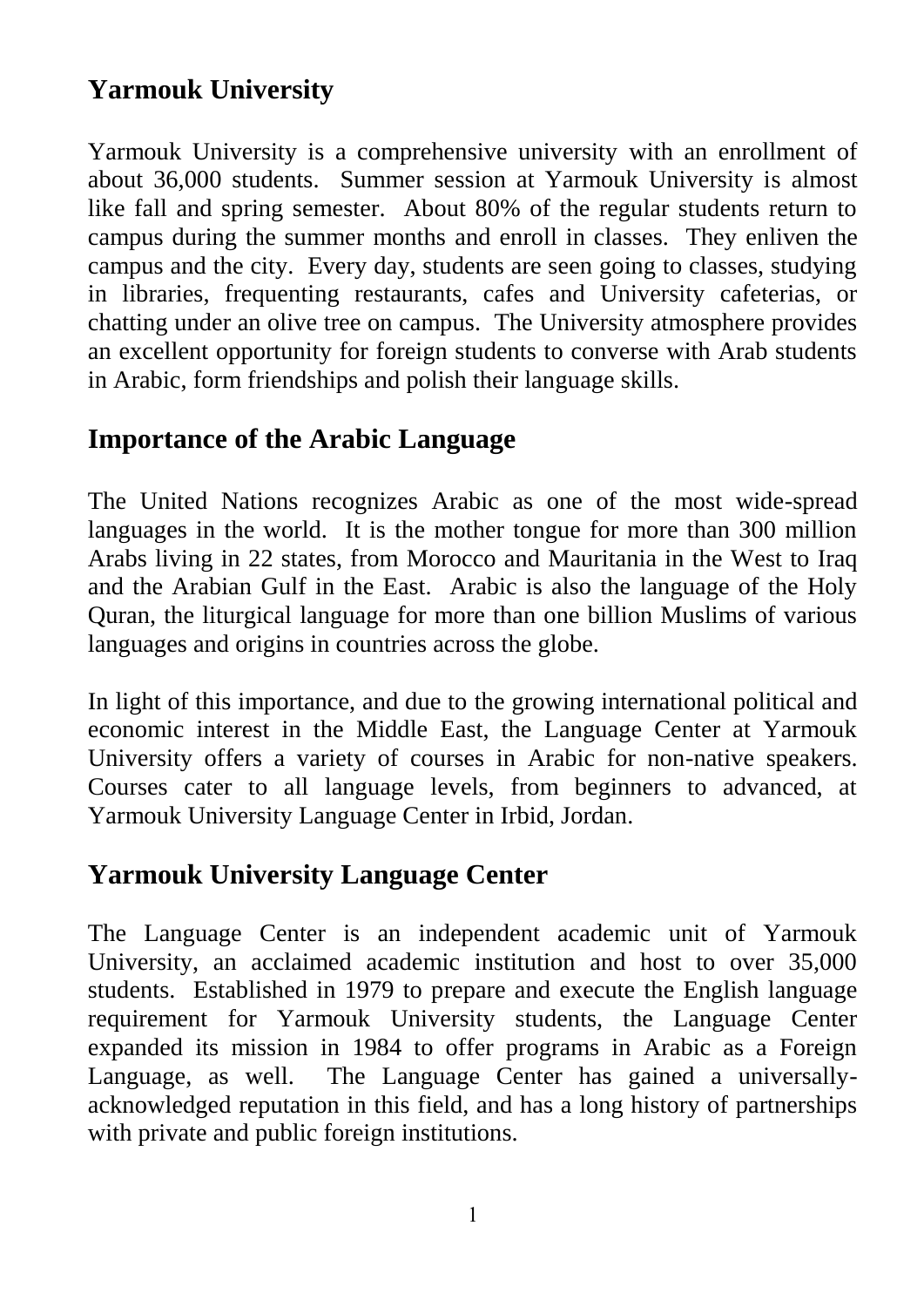#### **Study Abroad Programs at Yarmouk University Language Center**

- University of Virginia-Yarmouk University Summer Arabic Program: An intensive summer Arabic program for American students of various language levels and institutional affiliations. Please visit: <http://www.virginia.edu/arabic/yarmouk.html>
- The Language Center offers courses to students from USA, Italy, Japan, South Korea, Turkey, Malaysia, Brunei and other countries who join the AFL Program via the Ministry of Higher Education and Scientific Research (Jordan), or privately.
- CET: An AFL program for the whole academic year designed to cater for the language needs of American students. Established in the fall of 2010/2011, the program is to continue for the future.
- University of Mississippi Program: An intensive summer AFL program for UM students of various levels intended to meet those students' language needs.
- Arabic for Diplomats: Diplomats from different embassies join this program on individual basis to study spoken Arabic with a focus on listening and conversation.

#### **Academic Year**

The all-round-the-year AFL Program accommodates students in its diverse programs and courses. The academic year falls into:

- first semester (Fall): 10 September 10 January
- second semester (Spring): 10 February 10 June
- $\blacksquare$  summer session: 12 June 12 August

# **Program Goals**

- Teach/improve students' proficiency in the four skills of Modern Standard Arabic (MSA): reading, listening, speaking and writing.
- Qualify students to understand various forms of news media.
- Expose students to different genres of contemporary Arabic literature through an anthology of classical and contemporary religious texts that represent "the Arabic of Islam", and the language of a variety of Arabic news media.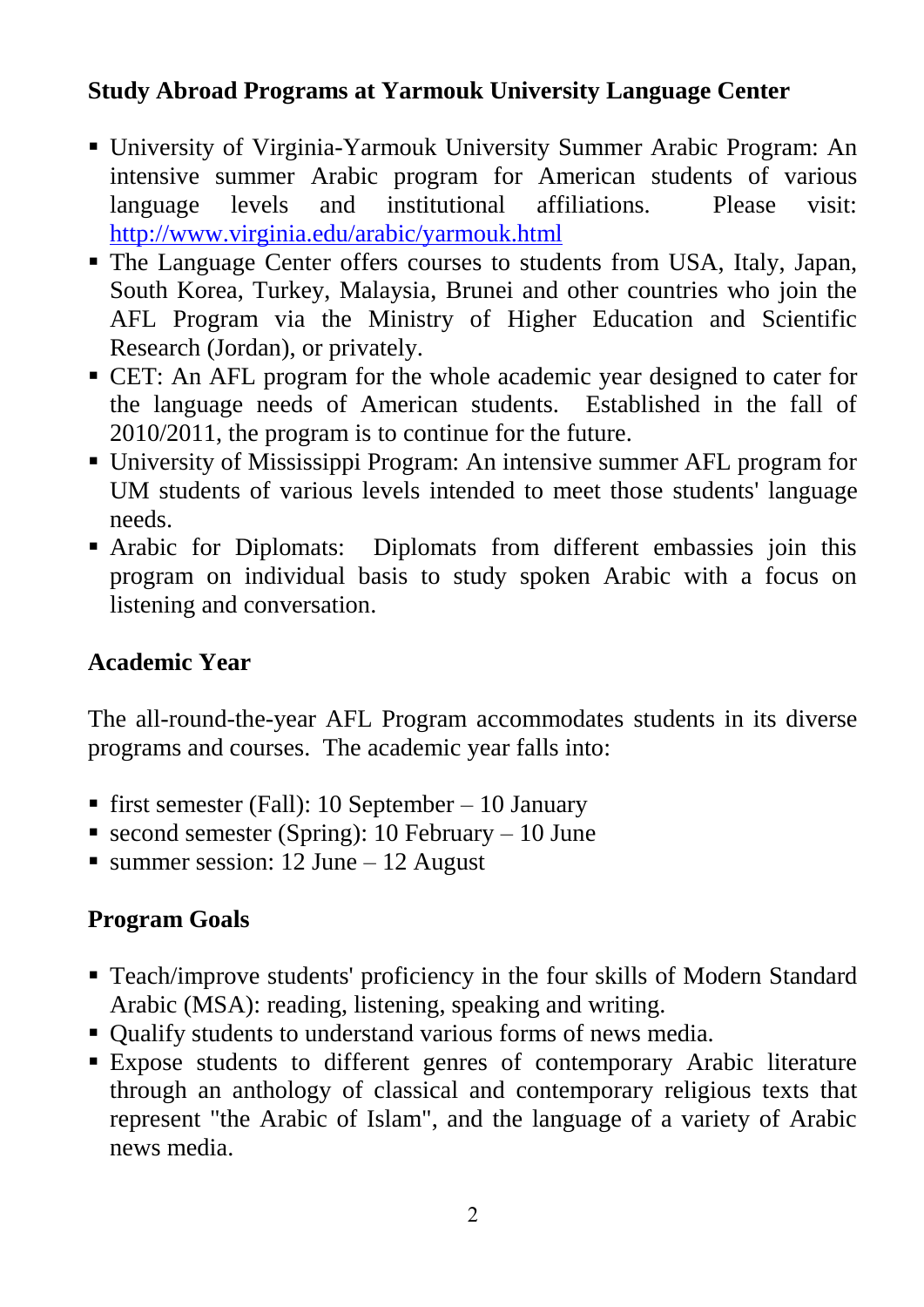- Reinforce a diverse vocabulary that covers major subjects and disciplines, with an emphasis on students' specialization or interests.
- Enable students to understand and express themselves in the local Jordanian dialect in addition to MSA.
- Place students in different Arabic and Islamic historical/cultural contexts in the course of language study.
- Give students opportunities to fully immerse in Arabic/Jordanian local life, e.g., attending festivals and weddings, visiting historical ruins and religious places, participating in social and cultural events, and socializing with Jordanian families.

# **Methodology**

- Emphasis on the four major language skills: reading, listening, writing and speaking.
- Arabic as a medium of instruction. Students interact with their instructors, tutors, and colleagues in Arabic, and are provided with authentic texts and audio/visual materials that have not been modified or abridged for nonnative audiences.
- Interactive presentation of Arabic within live, communicative contextswith an emphasis on frequent student participation.
- A study of Arabic grammar in practical texts and natural contexts to exhibit the relevance and functionality of grammatical structures in the everyday language.
- Original supplementary textbooks and teaching materials, revised and updated every semester.
- Placing students in regular classes relevant to their areas of specialization or interest – for example, journalism, political science, history, Islamic studies (sharia), etc.

#### **Teaching Staff**

All instructors :

- Are Arabic native speakers
- Are experts in teaching Arabic for non-native speakers, with years of experience in acclaimed programs such as the University of Virginia – Yarmouk University Summer Arabic Program.
- Hold Ph.D. and Masters degrees and have authored or co-authored books or research papers in the field of teaching Arabic to non-native speakers.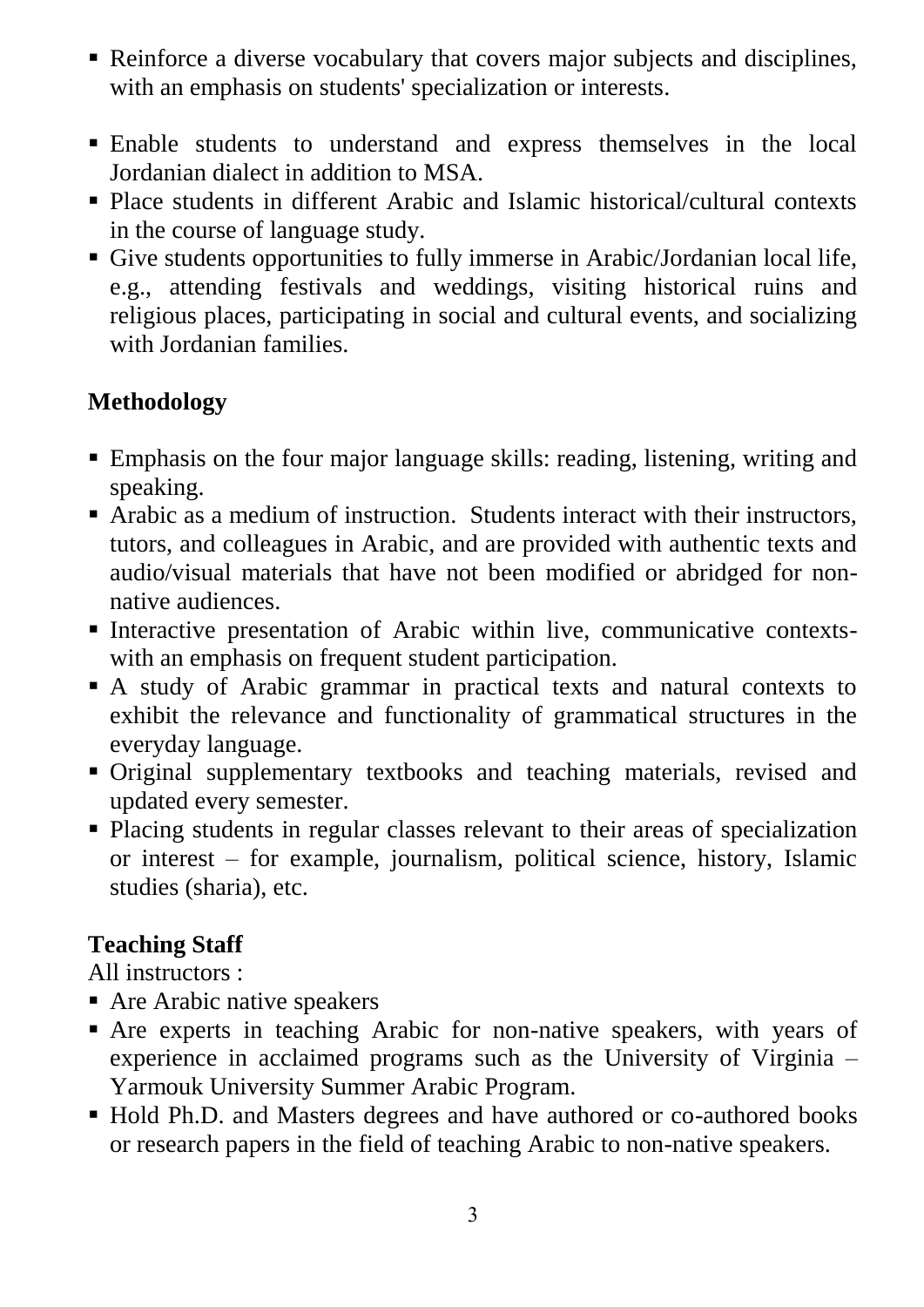Have lived in or been exposed to the West and other Arab countries, nurturing a diversity of cultural experiences.

# **Levels of Instruction**

# **Level (1) Beginning Arabic**

This level is designed for beginning students with no prior experience in the language. Level One covers the writing system and phonetics and phonology (pronunciation, including intonation and stress) of Modern Standard Arabic, before introducing the fundamentals of reading, writing, listening, and speaking. Language skills are built gradually with repetition, through a focus on the most common words and fundamental structures of MSA. The Beginning level enables students to read and write simple sentences and express themselves aurally in simple dialogues.

**Requirements:** Beginning students without Arabic experience (0 – 19 Yarmouk University Language Center AFL placement rest score)

**Duration:** 14 – 16 weeks (20 hours per week: 4 hrs/day. 5 days/week)

#### **Teaching materials**

- *Functional Arabic: Phoneme* (Omar Ukasha, Al al-Bayt University Series)
- *Functional Arabic: Structure*, Level 1 (Dawoud Abdo, Al al-Bayt University Series)

# **Level (II) Lower Intermediate**

The Lower Intermediate level is designed for students who have achieved proficiency in pronunciation and can read and write simple sentences in Modern Standard Arabic. Level two works to develop and expand proficiency in the four language skills: reading, writing, listening, and speaking, in addition to introducing fundamental topics in Arabic grammar. All areas of the language are emphasized through the study of short authentic texts and audio-visual materials on a variety of subjects, including: basic Arab culture, social and historical topics, religious texts from the Quran and Hadith, and short stories. The Lower Intermediate level aims to enable students to comprehend short authentic written and audio texts, write brief compositions on basic topics, and engage in interactive discussions in areas of daily life.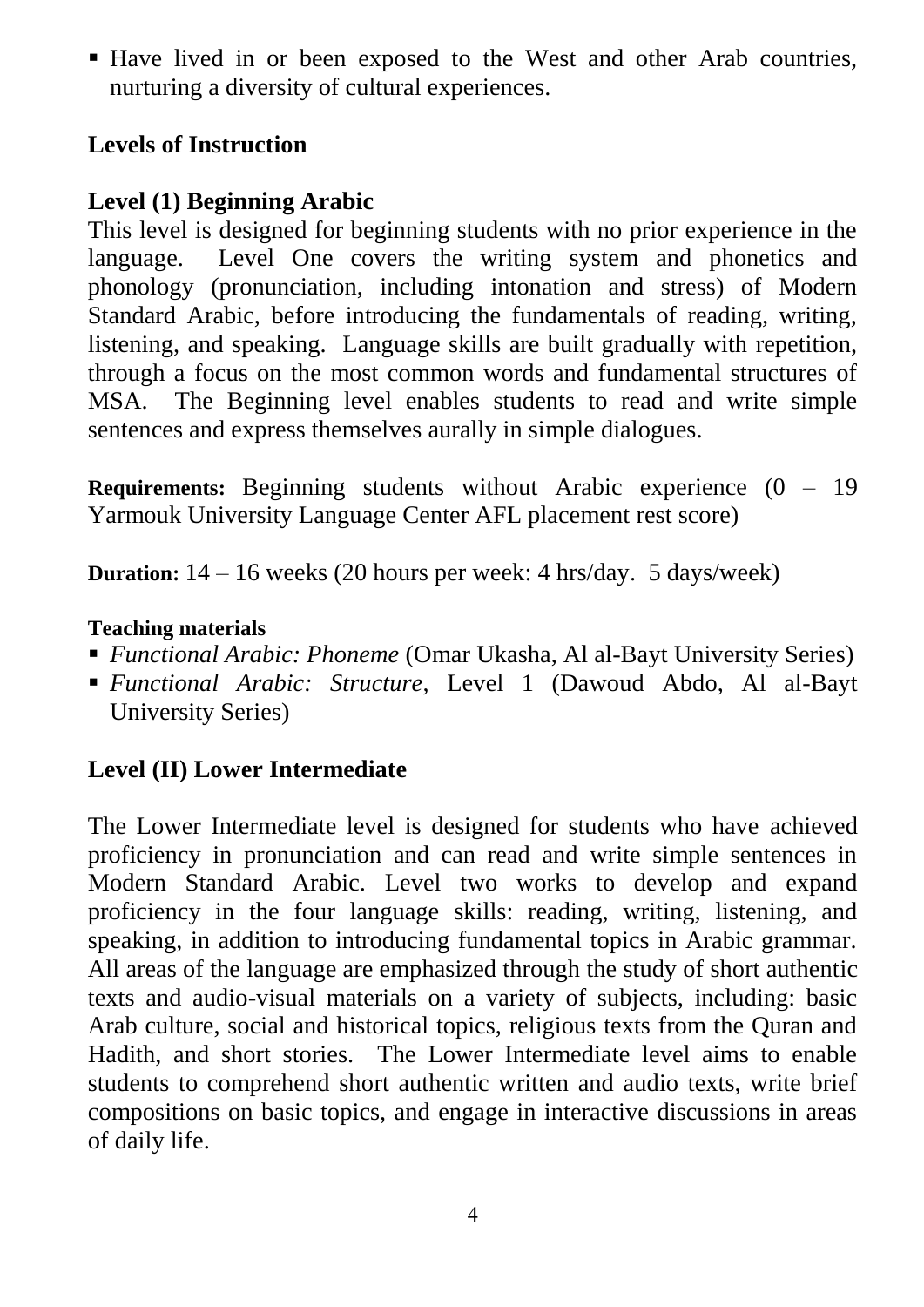**Requirements**: (20-39 Yarmouk University Language Center AFL placement test score)

**Duration**: 14-16 weeks (20 hours per week: 4 hrs/day, 5 days/week)

#### **Teaching materials**

- *Al-Salaam Alykoum:* Level II 2 parts (Dr's. O. Ukasha and A. Abu-Dalow, Yarmouk University)
- Extracts from: *Functional Arabic*: 2<sup>nd</sup> Book (Dr's. Mahmoud Al-Halhouli and O. Ukasha, Al al-Bayt University Series)
- Extracts from: *Logical Connectors in Contemporary Arabic Language* (Dr. A.T. Hassanein, N.N. Al-Warakki)

# **Level (III) Upper Intermediate**

This level aims to strengthen proficiency in the four language skills and expand acquisition of vocabulary through longer, more detailed texts on specific topics: Islam and the Other, tradition stories and folk tales, pillars of Arab culture and society, etc. The Upper Intermediate level also introduces students to interviews, articles, and broadcasts from Arabic news media. In addition to a deeper grasp of the four language skills, level three seeks to lay a strong foundation in Arabic grammar through a survey of important grammatical topics in Modern Standard Arabic.

**Requirements**: (40-59 Yarmouk University Language Center AFL placement test score)

**Duration**: 14-16 weeks (15 hours per week: 3 hrs/day, 5 days/week)

#### **Teaching materials**

- *Al-Salaam Alykoum:* Level III 2 parts (Dr. O. Ukasha, Yarmouk University)
- Extracts from: *Logical Connectors in Contemporary Arabic Language* (Dr. A.T. Hassanein, N.N. Al-Warakki)
- Extracts from: Arabic newspapers/magazines: news items, articles, features, polls and advertisements
- Short literary and narrative texts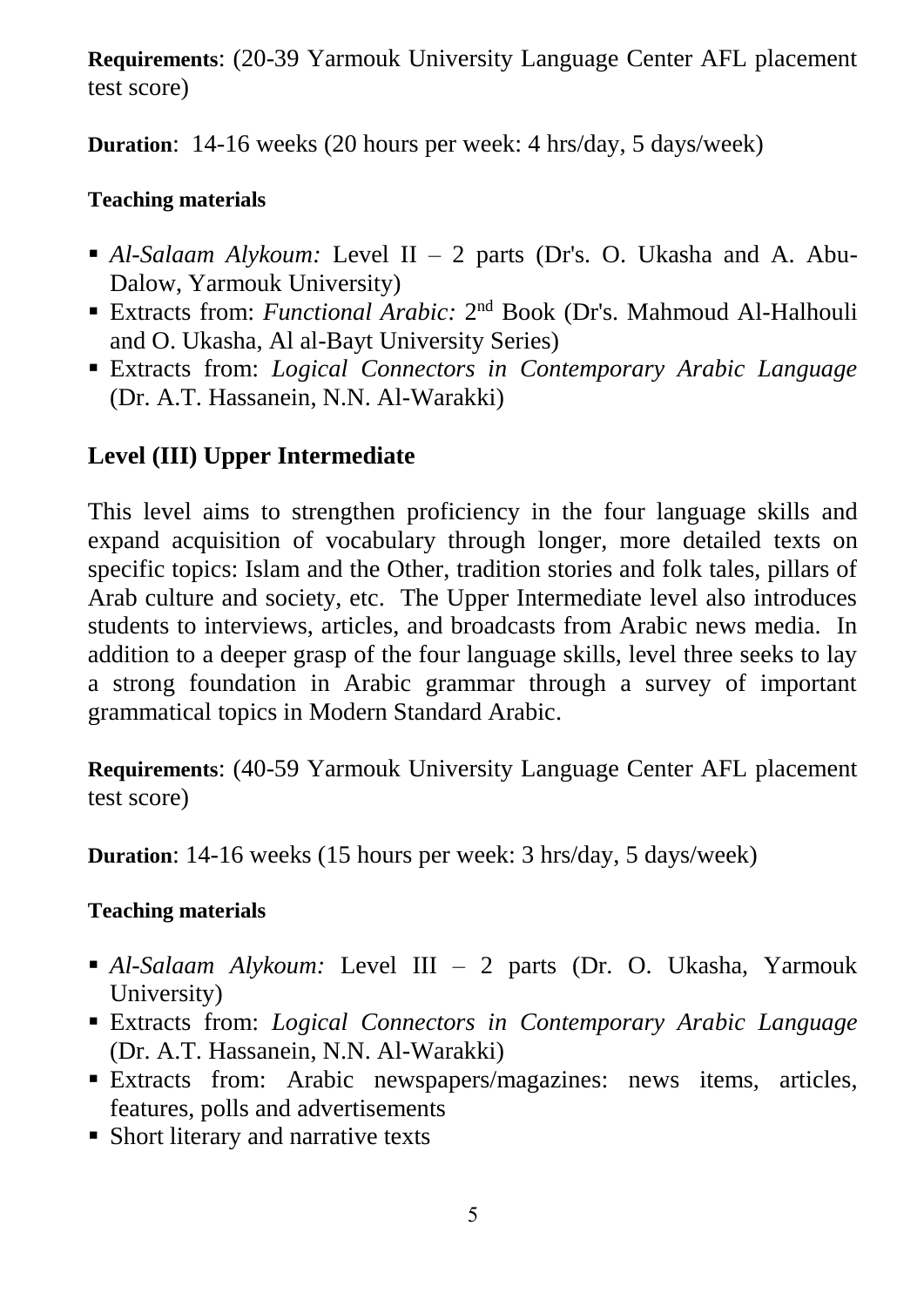# **Level (IV) Advanced**

The advanced level is designed to add depth and complexity to a student's grasp of Arabic in all four language areas: reading, writing, listening, and speaking. Level four uses long authentic texts from literature (short stories, poetry, autobiographies, and essays) and news media (magazine articles, broadcast media, and electronic materials). Students engage in detailed discussions and compose essays in response to the topics presented in the aural and written texts, acquiring a diverse vocabulary and employing a variety of transition words and idiomatic phrases. The Advanced level reviews basic grammatical structures and studies more detailed topics of Arabic grammar contextually, taking practical and functional examples from the written texts.

**Requirements**: (60-79) Yarmouk University Language Center AFL placement test score)

**Duration**: 14-16 weeks (15 hours per week: 3 hrs/day, 5 days/week).

#### **Teaching materials**

- *Al-Salaam Alykoum:* Level IV *–* 2 parts (Dr. O. Ukasha, Yarmouk University)
- *Functional Arabic:* Level IV (Dr. Z. Al-Qaralla, Al al-Bayt University Series)
- Extracts from Arabic newspapers/magazines: news items, articles, features, polls and advertisements
- Extracts from: *Logical Connectors in Contemporary Arabic Language* (Dr. A.T. Hassanein, N.N. Al-Warakki)

#### **Level (V) Arabic for Special Purposes:**

Level Five of the AFL Program is designed to meet the specific needs of interested students, and studies the language as it is used in Islam, news media, business, political and diplomatic contexts, etc. This level requires a strong foundation in Arabic and achieves a depth of focus through extensive reading and listening of a variety of detailed source materials.

**Requirements**: (40-59 Yarmouk University Language Center AFL placement test score)

**Duration**: 14-16 weeks (15 hours per week: 3 hrs/day, 5 days/week).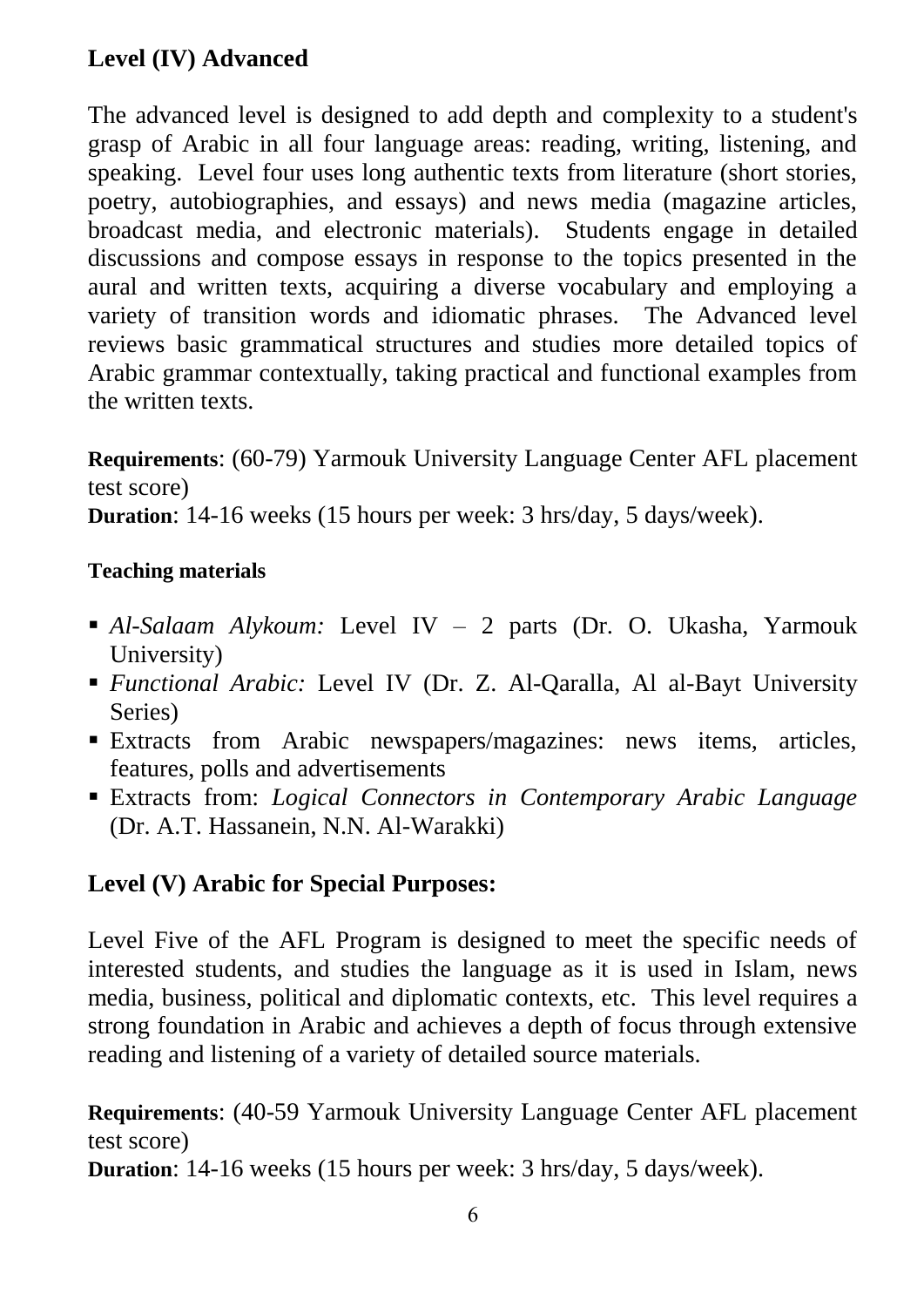#### **Teaching materials**

- *Al-Salaam Alykoum:* Level III *–* 2 parts (Dr. O. Ukasha, Yarmouk University)
- Extracts from: *Logical Connectors in Contemporary Arabic Language* (Dr. A.T. Hassanein, N.N. Al-Warakki)
- Extracts from Arabic newspapers/magazines: news items, articles, features, polls and advertisements
- Short literary and narrative texts

#### **Conversational Arabic**

The AFL Program also offers courses in the Jordanian spoken dialect. Conversational Arabic courses may explore similarities and differences with the vocabulary and grammar of Modern Standard Arabic, and prepare students for spoken interaction in all areas of daily life. Conversational Arabic classes can be offered at high levels and can be tailored to meet a specific thematic focus.

#### **Short-Term Courses**

Short-term intensive courses in *Fusha* and/or colloquial Arabic for a period of one to five weeks can be arranged upon request to meet the specific language needs of foreign learners.

## **THE DETAILS OF THE THREE LEVELS**

|    | <b>BEGINNERS</b>          |           |  |
|----|---------------------------|-----------|--|
|    | $(20-25$ hours per week)  |           |  |
|    | Speaking                  | 5-6 hours |  |
|    | Writing and dictation     | 4 hours   |  |
|    | Reading comprehension     | 5-6 hours |  |
|    | Grammar                   | 4 hours   |  |
|    | Listening comprehension   | 5 hours   |  |
| H. | <b>INTERMEDIATE LEVEL</b> |           |  |
|    | $(15-20$ hours per week)  |           |  |
|    | Speaking                  | 4 hours   |  |
|    | Writing and dictation     | 3 hours   |  |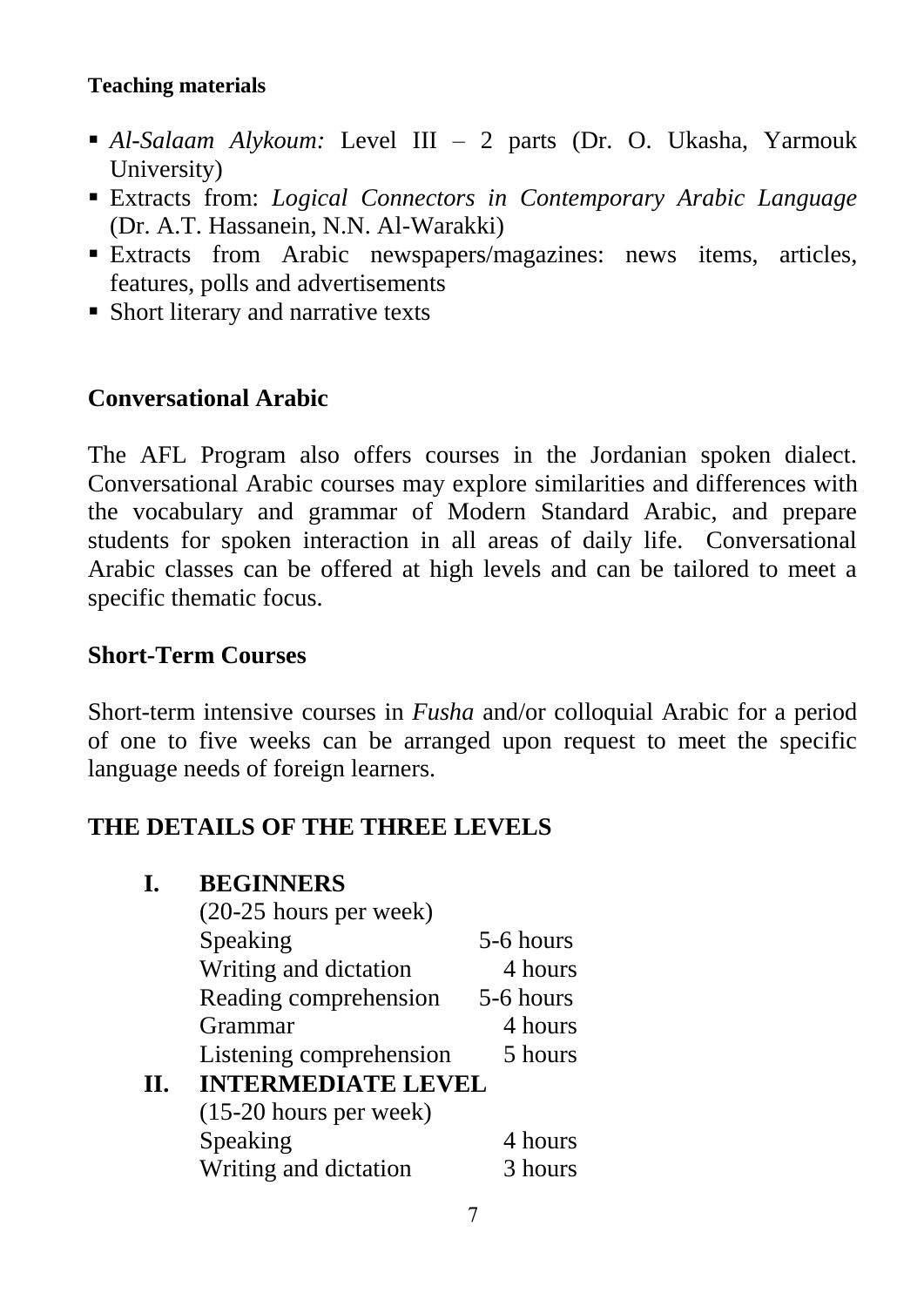|      | Reading comprehension    | 5-6 hours |
|------|--------------------------|-----------|
|      | Grammar                  | 3 hours   |
|      | Listening comprehension  | 4 hours   |
| III. | <b>ADVANCED LEVEL</b>    |           |
|      | $(15-20$ hours per week) |           |
|      | Speaking                 | 4 hours   |
|      | Writing                  | 3 hours   |
|      | Reading comprehension    | 5-6 hours |
|      | Grammar                  | 3 hours   |
|      | Listening comprehension  | 4 hours   |

- \*\*\* In all levels we can teach colloquial Arabic to help the student communicate with people in the street (1-2 hours per week).
- \*\*\* Other arrangements can be made to meet the level and the needs of the students.

# **The Language Laboratory**

In all the programs constant use is made of a modern language lab. Language lab sessions are fully integrated into the curriculum. Other teaching aids are also used. Students can also practice the language individually and freely at any time between 8:00 a.m. and 5.00 p.m. (8:00 a.m.  $-3:00$  p.m. in the summer)

## **Aspirations**

Yarmouk University Language Center intends to create an M.A. program in Teaching Arabic as a Foreign Language (TAFL).

## **Facilities**

The Language Center is fully equipped with the-state-of-the-art facilities, including:

- Modern classrooms and teaching aids
- Audio/video language labs
- Computer labs, internet-equipped, with dedicated Arabic resource software.
- Access to University services, halls, and clubs during business hours as well as opportunities for participation in sports, parties, exhibitions and art shows.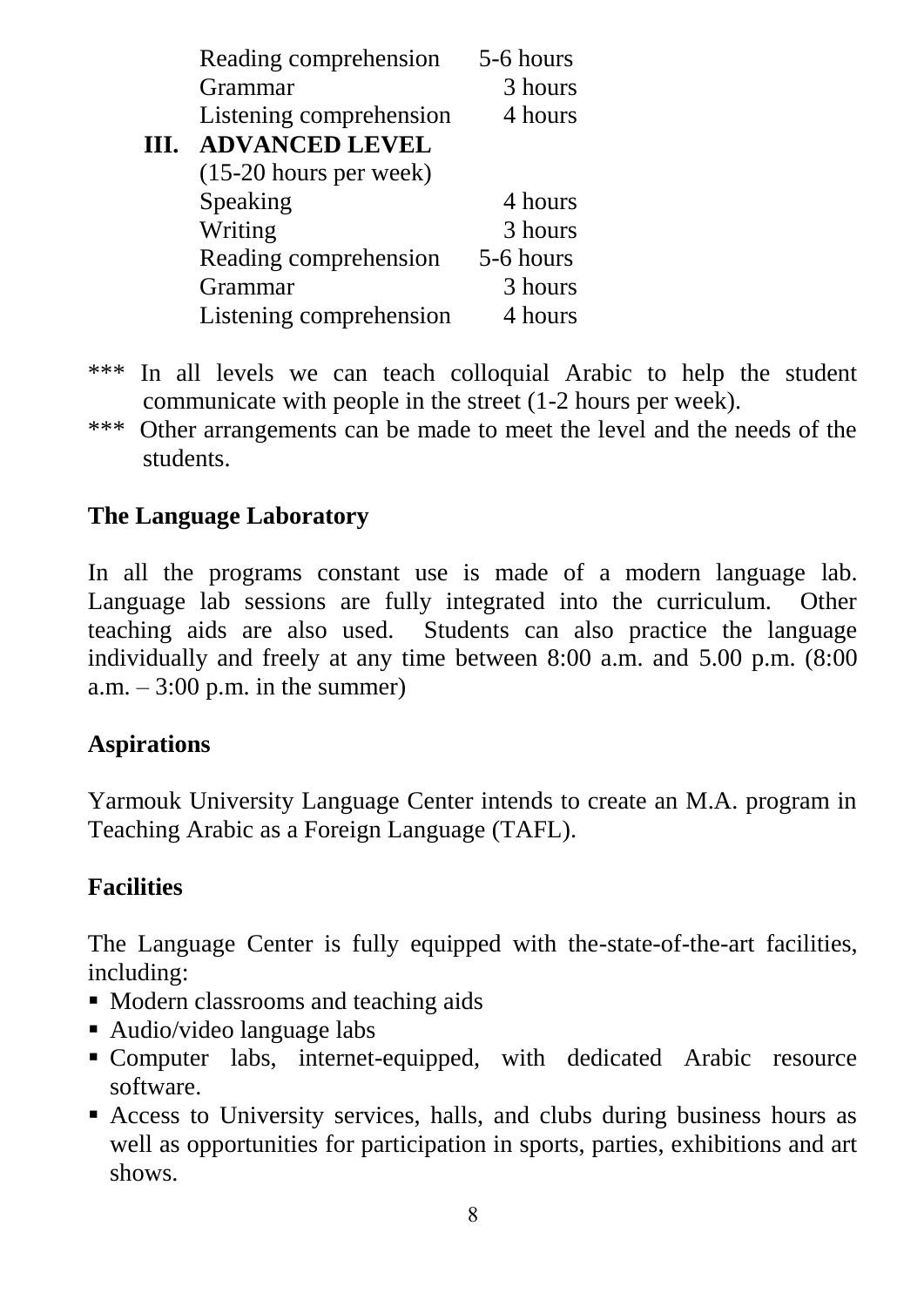#### **Housing Accommodations**

Yarmouk University can secure appropriate accommodations on campus. Apartments are modern, furnished, and assigned only to University staff and, if available, to foreign students. They are internet-connected and supplied with TV satellites.

No food is provided in any of the residence halls and the accommodation fee does not cover the cost of meals. However, university cafeterias provide breakfast, lunch, and dinner at a fairly reasonable price

## **The Library: Al-Hussein bin Talal Library**

The University Library is one of the largest research and academic on-line libraries in the Middle East. It provides information resources for its users and is fully computerized making its use very easy and accessible to all people nationwide. It contains more than 600,000 information resources in different languages of all various types of knowledge. It also has a digital information database providing full texts of thousands and thousands of journals, periodicals, books, textbooks, national and international dissertations, and other references. Such digital e-sources are internet data based and can be reached off-and-on-campus via EBSCO, Ebrary, and Proquest systems. Further, the Library has computers for searching the automated library indexes and other reference materials. For more information, please visit: [http://library.yu.edu.jo](http://library.yu.edu.jo/)

## **Sports & Recreation**

- $\blacksquare$  Gym
- Basketball/volleyball courts
- Football playgrounds
- **Tennis courts**
- Swimming pool
- **Jogging tracks**

## **Language Center Students**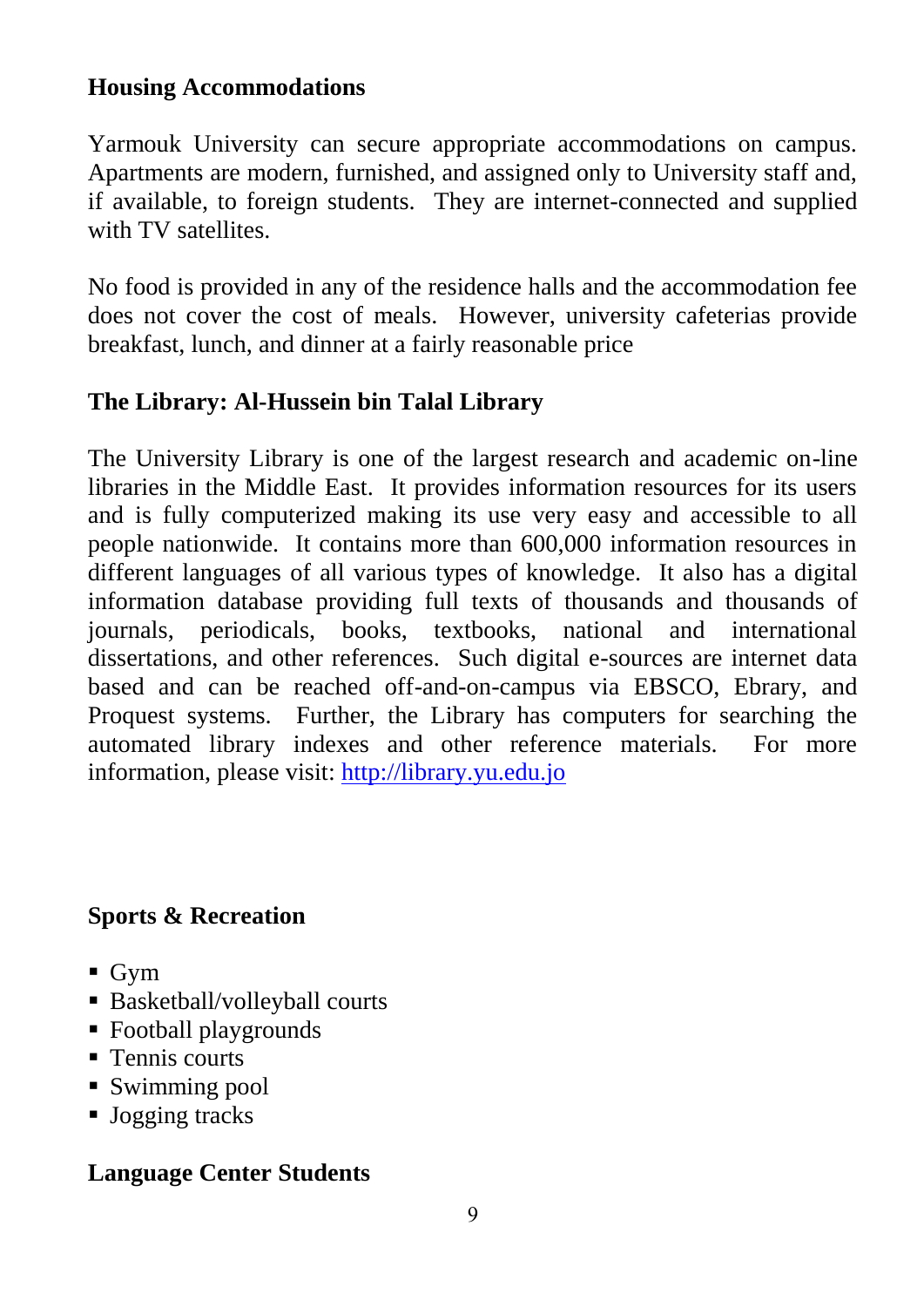- University students (B.A. and graduate students) of all specializations
- Researchers interested in Islam, Arabic culture/literature, or Middle Eastern Studies
- Diplomats
- **Businesspersons**
- Hotel and Hospital staff
- Expatriate Jordanian spouses and children
- Foreign language instructors at Jordanian Universities
- All interested parties

**Foreign students' affairs like visas, residency, and trips are taken care of by both the Department of Public Relations and the Deanship of Student Affairs.**

#### **Admissions & Requirements**

- Placement test
- Adherence to University rules and regulations
- Payment of tuition and fees

### **The Cost of Living in Jordan**

To cover the expenses of accommodation, meals and pocket money, one needs about \$500 per month.

#### **Timing**

The winter timing in Jordan is two hours ahead of Greenwich meantime. Whereas, the summer timing is three hours ahead of Greenwich meantime. The summer timing usually begins in mid April and ends at the end of September.

#### **The Weather**

The summer in Jordan is dry and warm. The temperature ranges between 30-36 C. However, winter is warm in Aqaba and in The Jordan Valley, but it is cold in the rest of the country where the temperature ranges between 0-18 C.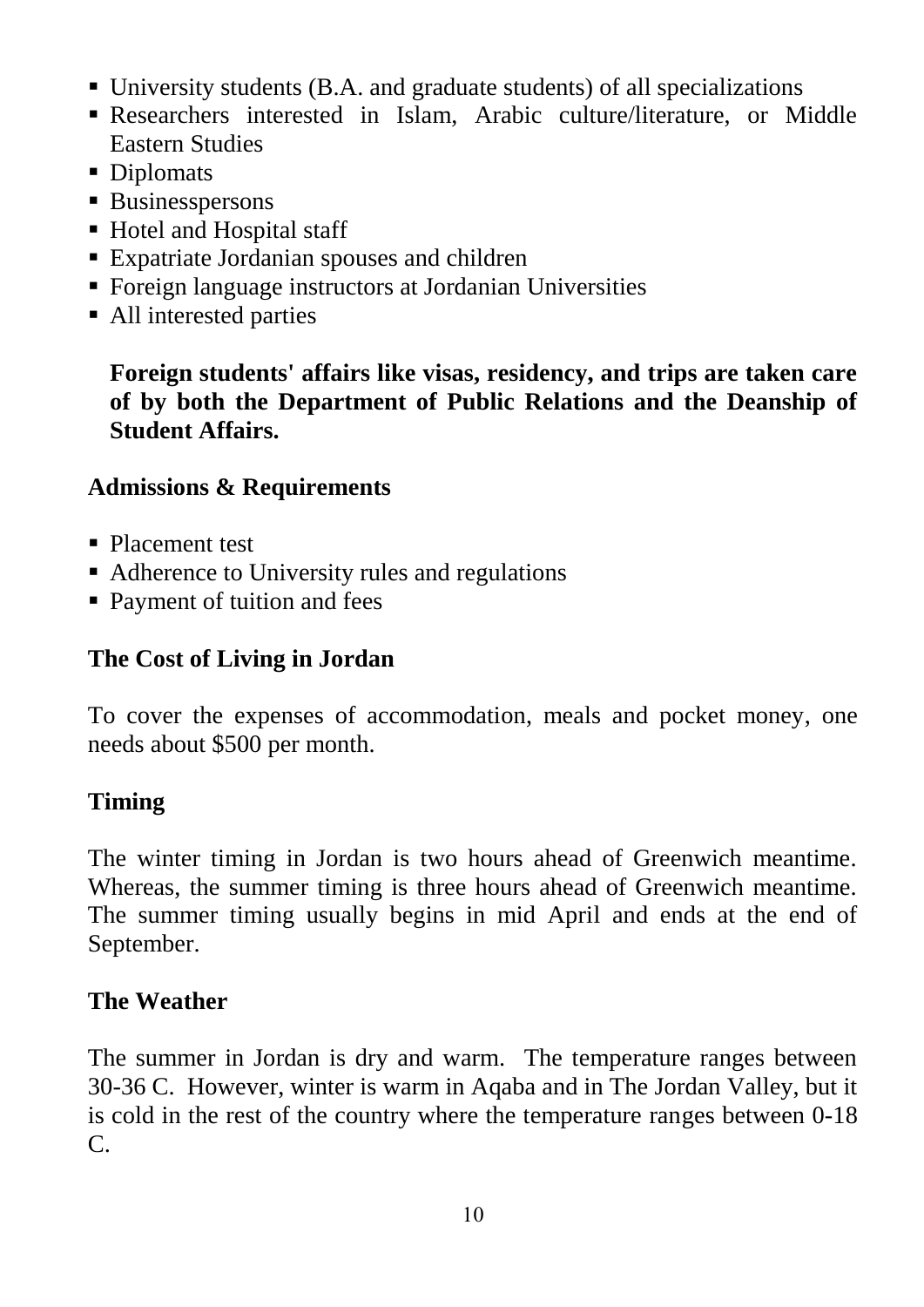## **Weekend**

The weekend in Jordan, for public institutions and markets, is Friday. However, for the University it is Friday and Saturday.

## **Health Insurance**

Students can benefit from the health insurance provided by the University. The University Health Center provides services for insured students free of charge. Non-insured students will be treated at their own expense.

## **Facilities in the University**

The following facilities and services are available on university campus :

- Post Office
- $\blacksquare$  Bank
- Co-operative Consumer Shop
- Book Shop
- **Restaurants and Cafeterias**
- Athletic and Artistic Activities (swimming pools, gym, soccer fields, etc.)
- **University Mosque**
- **University Library**
- Archeology Museum
- Natural History Museum

## **Arriving in Jordan**

All international air flights arrive at Queen Alia International Airport, which is 35 km. south of Amman, the capital of Jordan. You can reach Amman by taxi or by bus. The bus leaves the airport every 30 minutes (from 6:00 a.m. to 8:00 p.m.).

If you take the bus you can get off at any place you like. The last bus stop station is at TABARBOR-the North Transportation Complex, which is the central bus service station to the northern parts of Jordan. From this station, you can take a bus to Irbid, which is about 90 km. north of Amman. Special arrangements to pick you up from the airport can be made for students who come through official agreements.